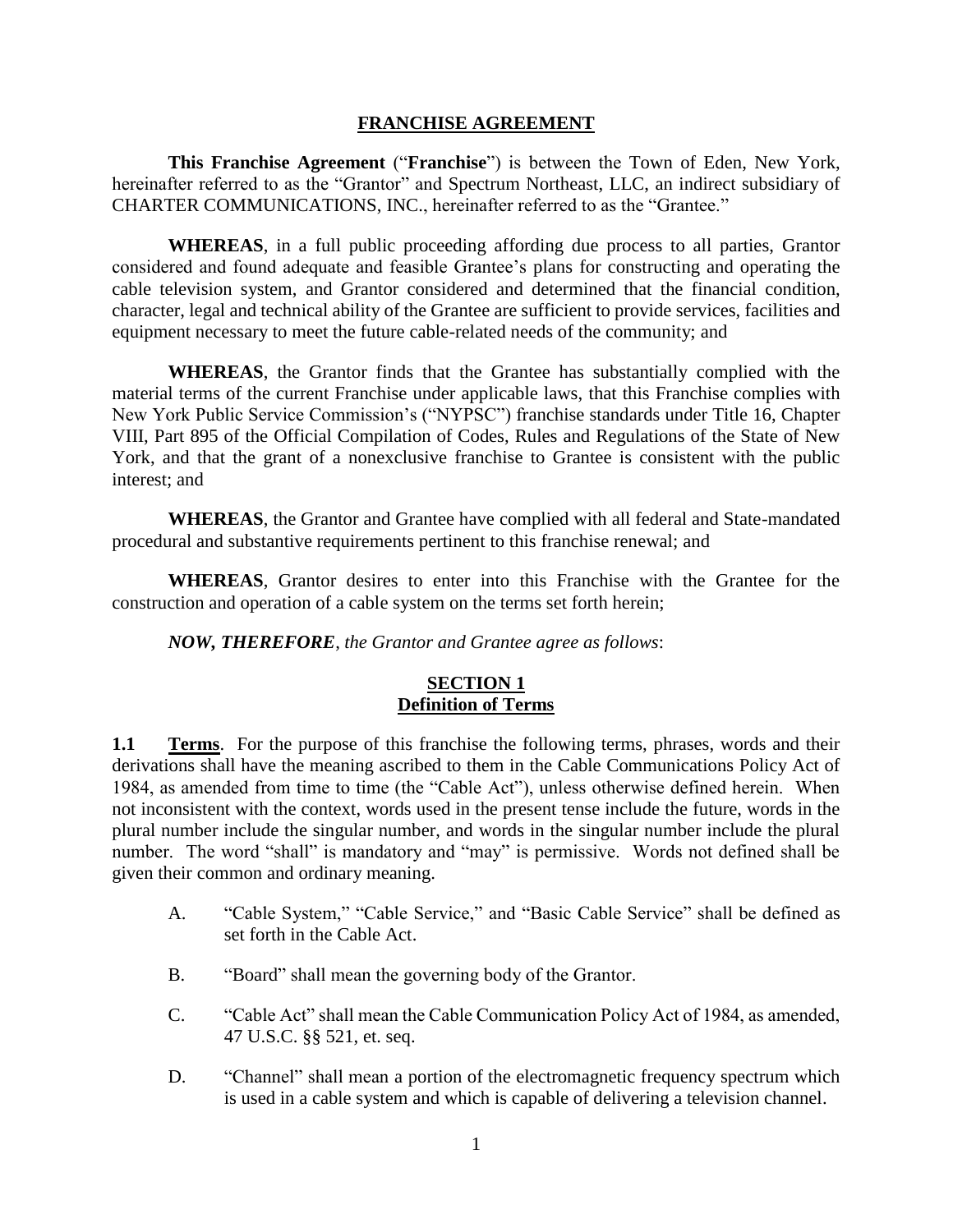- E. "Equipment" shall mean any poles, wires, cable, antennae, underground conduits, manholes, and other conductors, fixtures, equipment and other facilities used for the maintenance and operation of physical facilities located in the Streets, including the Cable System.
- F. "FCC" shall mean the Federal Communications Commission and any successor governmental entity thereto.
- G. "Franchise" shall mean the non-exclusive rights granted pursuant to this Franchise to construct operate and maintain a Cable System along the public ways within all or a specified area in the Franchise Area.
- H. "Franchise Area" shall mean the geographic boundaries of the Grantor, and shall include any additions thereto by annexation or other legal means.
- I. "Gross Revenue" means any revenue, as determined in accordance with generally accepted accounting principles, received by the Grantee from the operation of the Cable System to provide Cable Services in the Franchise Area, provided, however, that such phrase shall not include: (1) any taxes, fees or assessments collected by the Grantee from Subscribers for pass-through to a government agency, including, without limitation, any state or federal regulatory fees, the franchise fee, or any sales or utility taxes; (2) unrecovered bad debt; (3) credits, refunds and deposits paid to Subscribers; (4) any exclusions available under applicable State law.
- J. "Person" shall mean an individual, partnership, association, organization, corporation, trust or governmental entity.
- K. "Service Area" shall mean the area described in subsection 6.1 herein.
- L. "Standard Installation" shall mean installations to residences and buildings that are located up to 150 feet from the point of connection to Grantee's existing distribution system.
- M. "State" shall mean the State of New York.
- N. "Street" shall include each of the following located within the Franchise Area: public streets, roadways, highways, bridges, land paths, boulevards, avenues, lanes, alleys, sidewalks, circles, drives, easements, rights of way and similar public ways and extensions and additions thereto, including but not limited to public utility easements, dedicated utility strips, or rights-of-way dedicated for compatible uses now or hereafter held by the Grantor in the Franchise Area, which shall entitle the Grantee to the use thereof for the purpose of installing, operating, extending, repairing and maintaining the Cable System.
- O. "Subscriber" shall mean any Person lawfully receiving Cable Service from the Grantee.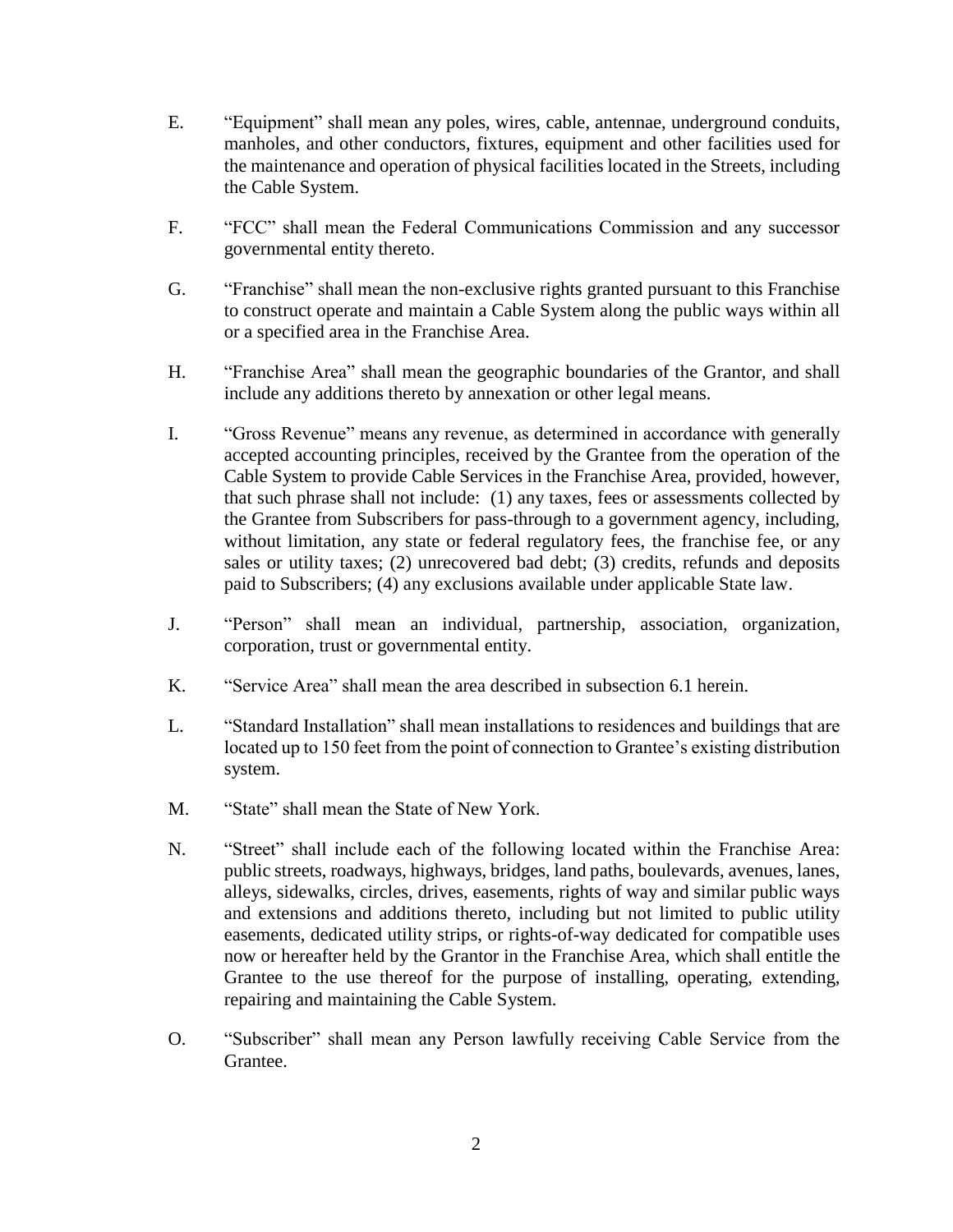#### **SECTION 2 Grant of Franchise**

**2.1 Grant**. The Grantor hereby grants to the Grantee a nonexclusive Franchise which authorizes the Grantee to erect, construct, extend, operate and maintain in, upon, along, across, above, over and under the Streets, now in existence and as may be created or established during its terms, all Equipment, including the Cable System. Nothing in this Franchise shall be construed to prohibit the Grantee from offering any service over its Cable System that is not prohibited by federal or State law.

**2.2 Term**. The Franchise and the rights, privileges and authority hereby granted shall be for an initial term *of ten (10) years*, commencing on the Effective Date of this Franchise as set forth in Section 15.13.

**2.3 Police Powers**. The Grantee agrees to comply with the terms of any lawfully adopted generally applicable local ordinance necessary to the safety, health, and welfare of the public, to the extent that the provisions of the ordinance do not have the effect of limiting the benefits or expanding the obligations of the Grantee that are granted by this Franchise. This Franchise is a contract and except as to those changes which are the result of the Grantor's lawful exercise of its general police power, the Grantor may not take any unilateral action which materially changes the mutual promises in this contract.

**2.4 Restoration of Municipal Property**. Any municipal property damaged or destroyed by Grantee shall be promptly repaired or replaced by the Grantee and restored to serviceable condition.

**2.5 Cable System Franchise Required**. No Cable System shall be allowed to occupy or use the streets or public rights-of-way of the Franchise Area or be allowed to operate without a Cable System Franchise.

### **SECTION 3 Franchise Renewal**

**3.1 Procedures for Renewal**. The Grantor and the Grantee agree that any proceedings undertaken by the Grantor that relate to the renewal of the Grantee's Franchise shall be governed by and comply with the provisions of Section 626 of the Cable Act, or any such successor statute.

# **SECTION 4 Indemnification and Insurance**

**4.1 Indemnification**. The Grantee shall, by acceptance of the Franchise granted herein, defend the Grantor, its officers, boards, commissions, agents, and employees for all claims for injury to any Person or property caused by the negligence of Grantee in the construction or operation of the Cable System and in the event of a determination of liability shall indemnify and hold Grantor, its officers, boards, commissions, agents, and employees harmless from any and all liabilities, claims, demands, or judgments growing out of any injury to any Person or property as a result of the negligence of Grantee arising out of the construction, repair, extension, maintenance, operation or removal of its wires, poles or other equipment of any kind or character used in connection with the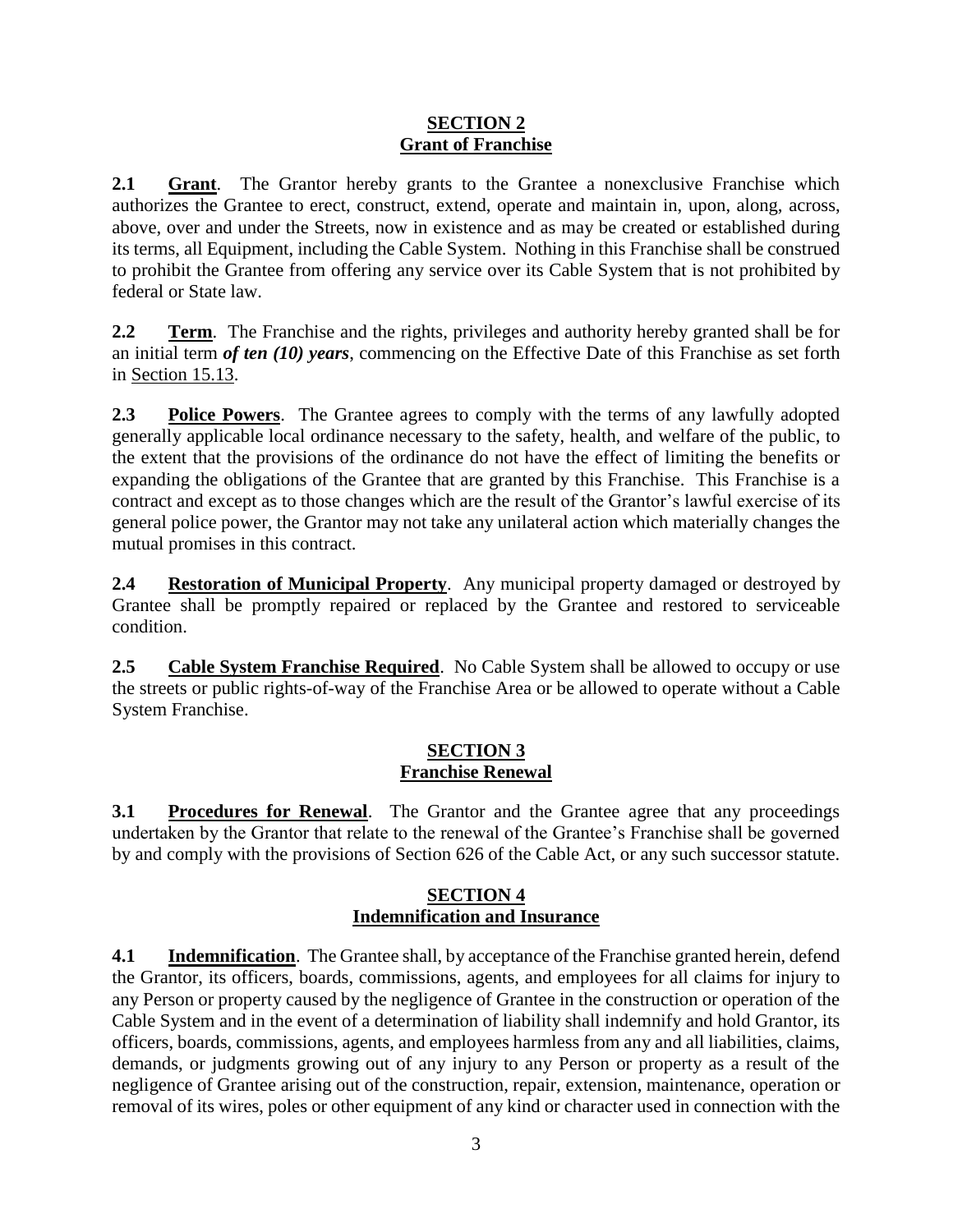operation of the Cable System, provided that the Grantor shall give the Grantee written notice of its obligation to indemnify the Grantor within ten (10) days of receipt of a claim or action pursuant to this section. In the event any such claim arises, the Grantor shall tender the defense thereof to the Grantee and the Grantee shall have the right to defend, settle or compromise any claims arising hereunder and the Grantor shall cooperate fully herein. If the Grantor determines in good faith that its interests cannot be represented by the Grantee, the Grantee shall be excused from any obligation to represent the Grantor. Notwithstanding the foregoing, the Grantee shall not be obligated to indemnify the Grantor for any damages, liability or claims resulting from the willful misconduct or negligence of the Grantor or for the Grantor's use of the Cable System.

#### **4.2 Insurance**.

A. The Grantee shall maintain throughout the term of the Franchise insurance in amounts at least as follows:

| Workers' Compensation                                                    | <b>Statutory Limits</b>                                       |
|--------------------------------------------------------------------------|---------------------------------------------------------------|
| <b>Commercial General Liability</b>                                      | $$1,000,000$ per occurrence,<br>\$2,000,000 General Aggregate |
| Auto Liability including coverage on<br>all owned, non-owned hired autos | \$1,000,000 per occurrence Combined<br>Single Limit           |
| Umbrella Liability                                                       | \$1,000,000 per occurrence                                    |

- B. The Grantor shall be added as an additional insured, arising out of work performed by Grantee, to the above Commercial General Liability, Auto Liability and Umbrella Liability insurance coverage.
- C. The Grantee shall furnish the Grantor with current certificates of insurance evidencing such coverage upon request.

#### **SECTION 5 Service Obligations**

**5.1 No Discrimination**. Grantee shall not deny service, deny access, or otherwise discriminate against Subscribers, Channel users, or general citizens on the basis of race, color, religion, national origin, age or sex. Grantee shall not deny access to Cable Service to any group of potential residential subscribers because of the income of the residents of the local area in which such group resides.

**5.2 Privacy**. The Grantee shall fully comply with the privacy rights of Subscribers as contained in Cable Act Section 631 (47 U.S.C. § 551).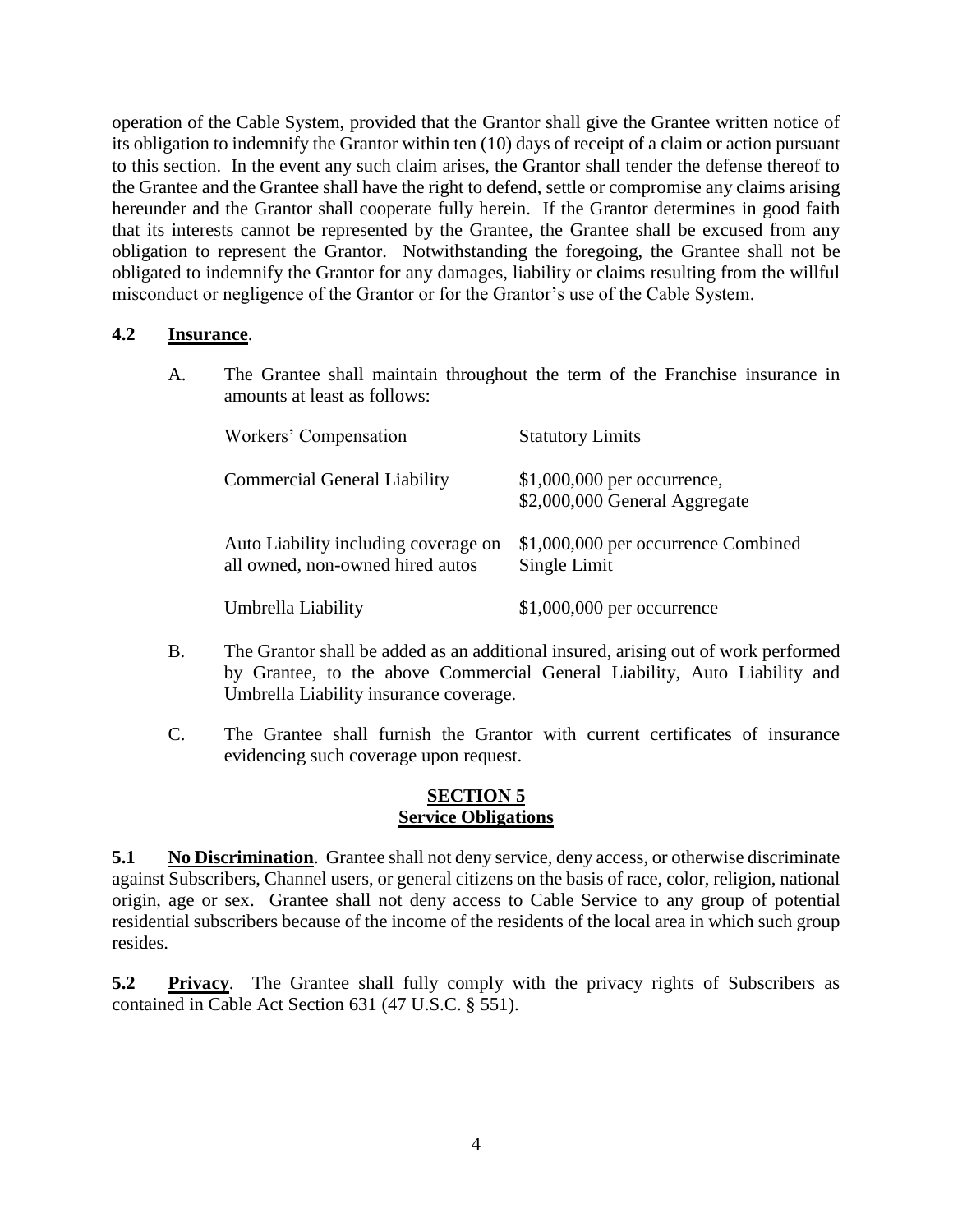#### **SECTION 6 Service Availability**

**6.1 Service Area**. Subject to applicable law, the Grantee shall continue to provide Cable Service to all residences within the Franchise Area where Grantee currently provides Cable Service (the "Service Area") in accordance with the provisions of Section 895.5 of the regulations of the NYPSC. Grantee shall have the right, but not the obligation, to extend the Cable System into any other portion of the Franchise Area, including annexed areas. Cable Service offered to Subscribers pursuant to this Franchise shall be conditioned upon Grantee having legal access on reasonable terms and conditions to any such Subscriber's dwelling unit or other units wherein such Cable Service is provided.

**6.2 Abandonment of Service**. Grantee shall not abandon any Cable Service or portion thereof without the Grantor's written consent.

**6.3 New Development Underground**. In cases of new construction or property development where utilities are to be placed underground, the Grantor agrees to require as a condition of issuing a permit for open trenching to any developer or property owner that such developer or property owner give Grantee at least thirty (30) days prior written notice of such construction or development, and of the particular dates on which open trenching will be available for Grantee's installation of conduit, pedestals and/or vaults, and laterals to be provided at Grantee's expense. Grantee shall also provide specifications as needed for trenching. Costs of trenching and easements required to bring service to the development shall be borne by the developer or property owner; except that if Grantee fails to install its conduit, pedestals and/or vaults, and laterals within fifteen (15) working days of the date the trenches are available, as designated in the written notice given by the developer or property owner, then should the trenches be closed after the fifteen day period, the cost of new trenching is to be borne by Grantee.

**6.4 Annexation**. The Grantor shall promptly provide written notice to the Grantee of its annexation of any territory which is being provided Cable Service by the Grantee or its affiliates. Such annexed area will be subject to the provisions of this Franchise upon sixty (60) days 'written notice from the Grantor, subject to the conditions set forth below and Section 6.1 above. The Grantor shall also notify Grantee in writing of all new street address assignments or changes within the Franchise Area. Grantee shall within ninety (90) days after receipt of the annexation notice, pay the Grantor franchise fees on revenue received from the operation of the Cable System to provide Cable Services in any area annexed by the Grantor if the Grantor has provided a written annexation notice that includes the addresses that will be moved into the Franchise Area in an Excel format or in a format that will allow Grantee to change its billing system. If the annexation notice does not include the addresses that will be moved into the Franchise Area, Grantee shall pay franchise fees within ninety (90) days after it receives the annexed addresses as set forth above. All notices due under this section shall be sent by certified mail, return receipt requested to the addresses set forth in Section 15.7 with a copy to the Director of Government Affairs. In any audit of franchise fees due under this Franchise, Grantee shall not be liable for franchise fees on annexed areas unless and until Grantee has received notification and information that meets the standards set forth in this section.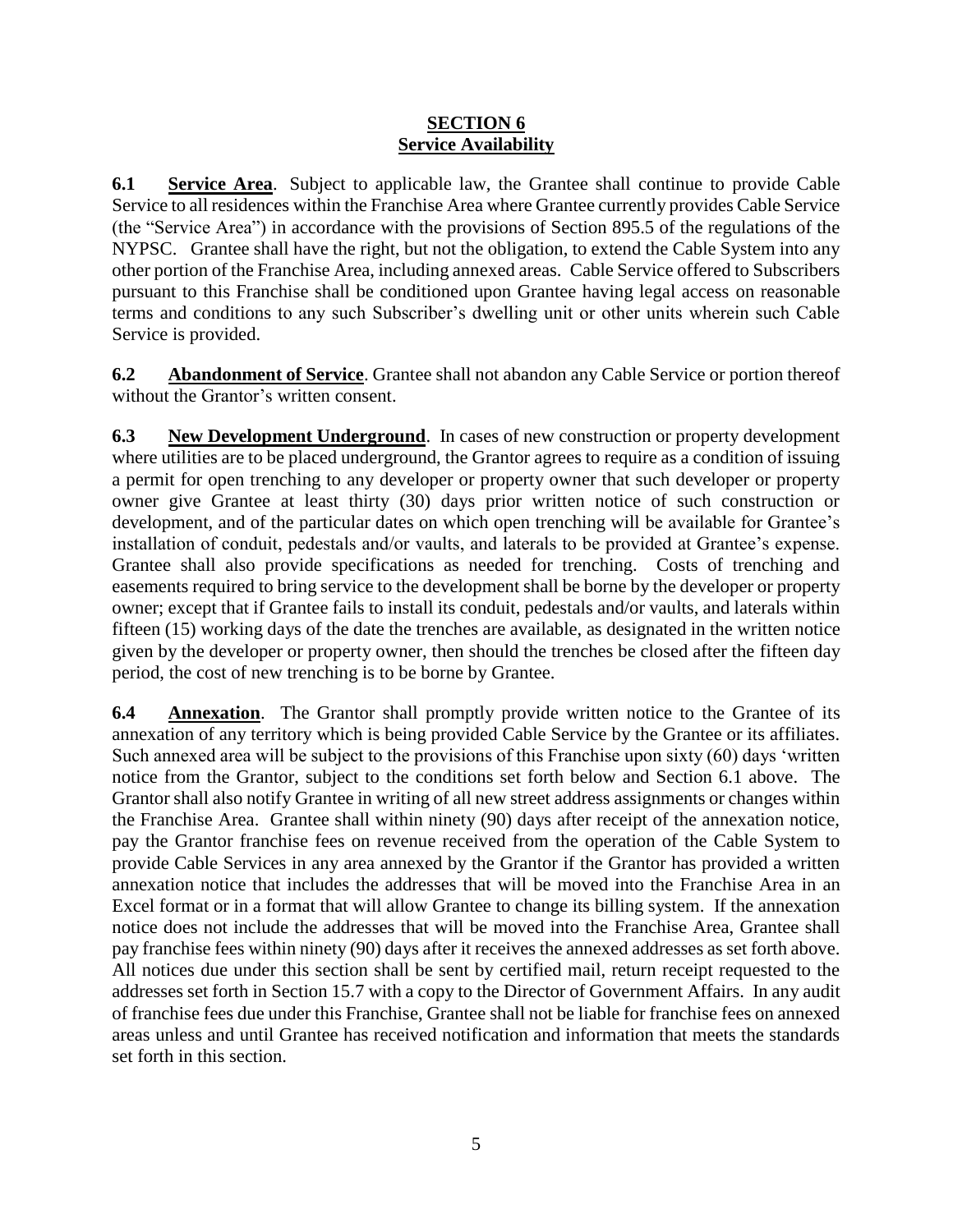### **SECTION 7 Construction and Technical Standards**

**7.1 Compliance with Codes**. All construction practices and installation of equipment shall be done in accordance with all applicable sections of the National Electric Safety Code.

**7.2 Construction Standards and Requirements**. Grantee shall construct and maintain its Equipment using materials of good and durable quality and shall ensure that all work involved in the construction, installation, maintenance, and repair of the Cable System shall be performed in a safe, thorough and reliable manner.

**7.3 Safety**. The Grantee shall at all times employ ordinary care and shall use commonly accepted methods and devices preventing failures and accidents which are likely to cause damage.

**7.4 Network Technical Requirements**. The Cable System shall be designed, constructed and operated so as to meet those technical standards adopted by the FCC relating to Cable Systems contained in part 76 of the FCC's rules and regulations as may be amended from time to time. The Cable System shall provide for a minimum Channel capacity of at least seventy-seven (77) Channels.

## **SECTION 8 Conditions on Street Occupancy**

**8.1 General Conditions**. Grantee shall have the right to utilize existing poles, conduits and other facilities whenever possible, and shall not construct or install any new, different, or additional poles, conduits, or other facilities on public property provided Grantee is able to access existing poles, conduits, or other facilities on reasonable terms and conditions.

**8.2 Underground Construction**. The facilities of the Grantee shall be installed underground in those Service Areas where existing telephone and electric services are both underground at the time of system construction. In areas where either telephone or electric utility facilities are installed aerially at the time of system construction, the Grantee may install its facilities aerially with the understanding that at such time as the existing aerial facilities are required to be placed underground by the Grantor, the Grantee shall likewise place its facilities underground. In the event Grantor or any agency thereof directly or indirectly reimburses any utility for the placement of cable underground or the movement of cable, Grantee shall be similarly reimbursed.

**8.3 Construction Codes and Permits**. Grantee shall obtain all legally required permits before commencing any construction work, including the opening or disturbance of any Street within the Franchise Area, provided that such permit requirements are of general applicability and such permitting requirements are uniformly and consistently applied by the Grantor as to other public utility companies and other entities operating in the Franchise Area. The Grantor shall cooperate with the Grantee in granting any permits required, providing such grant and subsequent construction by the Grantee shall not unduly interfere with the use of such Streets. Notwithstanding the above, the Grantee may set off any administrative permit fees or other fees required by the Grantor related to the Grantee's use of Grantor rights-of-way against the franchise fee payments required under Section 10.1 of this Franchise.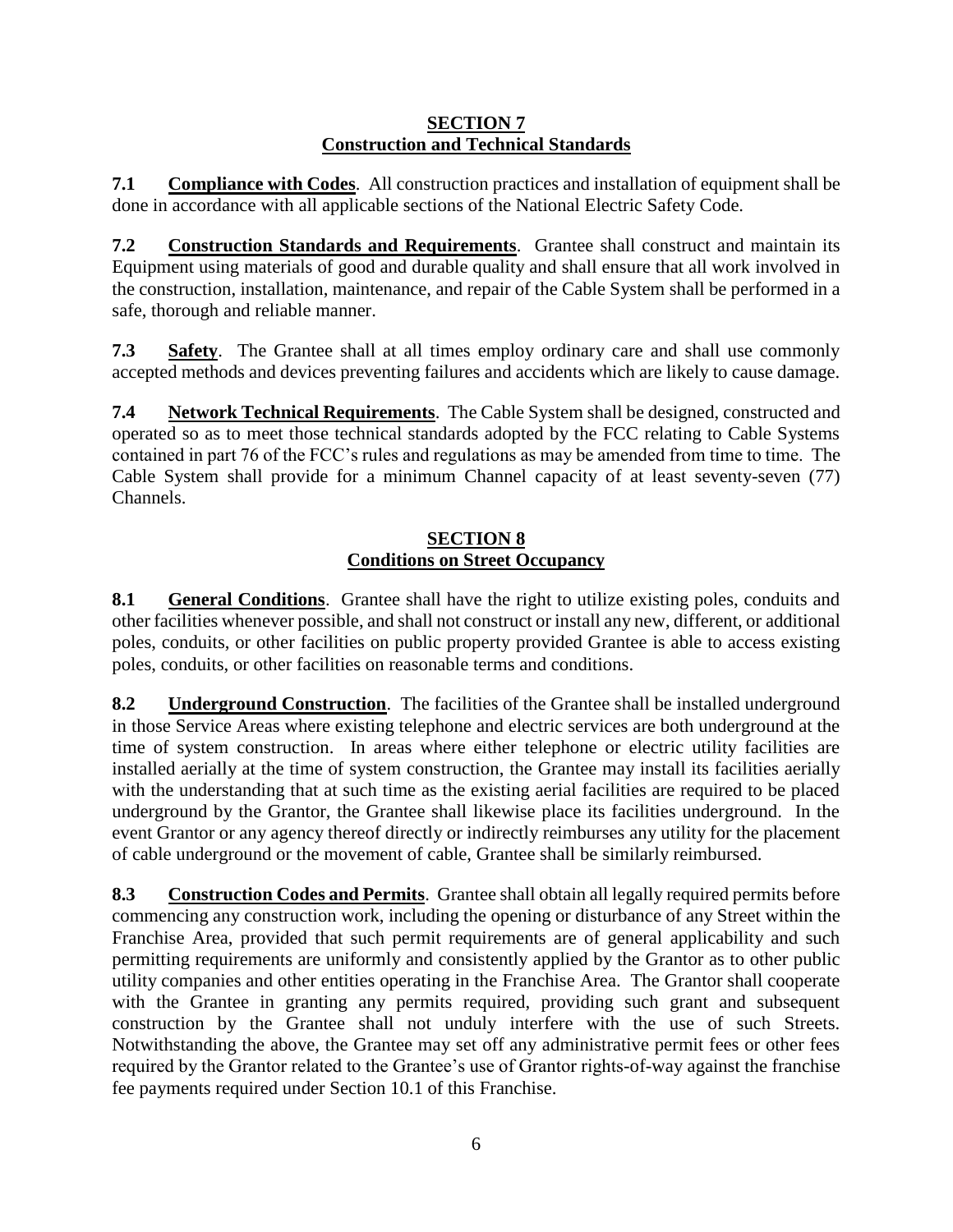**8.4 System Construction**. All transmission lines, equipment and structures shall be so installed and located as to cause minimum interference with the rights and reasonable convenience of property owners and at all times shall be kept and maintained in a safe, adequate and substantial condition, and in good order and repair. The Grantee shall, at all times, employ ordinary care and use commonly accepted methods and devices for preventing failures and accidents which are likely to cause damage, injuries, or nuisances to the public. Suitable barricades, flags, lights, flares or other devices shall be used at such times and places as are reasonably required for the safety of all members of the public. Any poles or other fixtures placed in any public way by the Grantee shall be placed in such a manner as not to interfere with the usual travel on such public way.

**8.5 Restoration of Public Ways**. Grantee shall, at its own expense, restore any damage or disturbance caused to the public way as a result of its operation, construction, or maintenance of the Cable System to a condition reasonably comparable to the condition of the Streets immediately prior to such damage or disturbance.

**8.6 Tree Trimming**. Grantee or its designee shall have the authority to trim trees on public property at its own expense as may be necessary to protect its wires and facilities.

**8.7 Relocation for the Grantor**. The Grantee shall, upon receipt of reasonable advance written notice, to be not less than ten (10) business days, protect, support, temporarily disconnect, relocate, or remove any property of Grantee when lawfully required by the Grantor pursuant to its police powers. Grantee shall be responsible for any costs associated with these obligations to the same extent all other users of the Grantor rights-of-way are responsible for the costs related to the relocation of their facilities.

**8.8 Relocation for a Third Party**. The Grantee shall, on the request of any Person holding a lawful permit issued by the Grantor, protect, support, raise, lower, temporarily disconnect, relocate in or remove from the Street as necessary any property of the Grantee, provided that the expense of such is paid by any such Person benefiting from the relocation and the Grantee is given reasonable advance written notice to prepare for such changes. The Grantee may require such payment in advance. For purposes of this subsection, "reasonable advance written notice" shall be no less than ten (10) business days in the event of a temporary relocation and no less than one hundred twenty (120) days for a permanent relocation.

**8.9 Reimbursement of Costs**. If funds are available to any Person using the Streets for the purpose of defraying the cost of any of the foregoing, the Grantor shall reimburse the Grantee in the same manner in which other Persons affected by the requirement are reimbursed. If the funds are controlled by another governmental entity, the Grantor shall make application for such funds on behalf of the Grantee.

**8.10 Emergency Use**. Grantee shall comply with 47 U.S.C. 544(g) and all regulations issued pursuant thereto with respect to an Emergency Alert System ("EAS").

# **SECTION 9 Service and Rates**

**9.1 Phone Service**. The Grantee shall maintain a toll-free telephone number and a phone service operated to receive complaints and requests for repairs or adjustments at any time.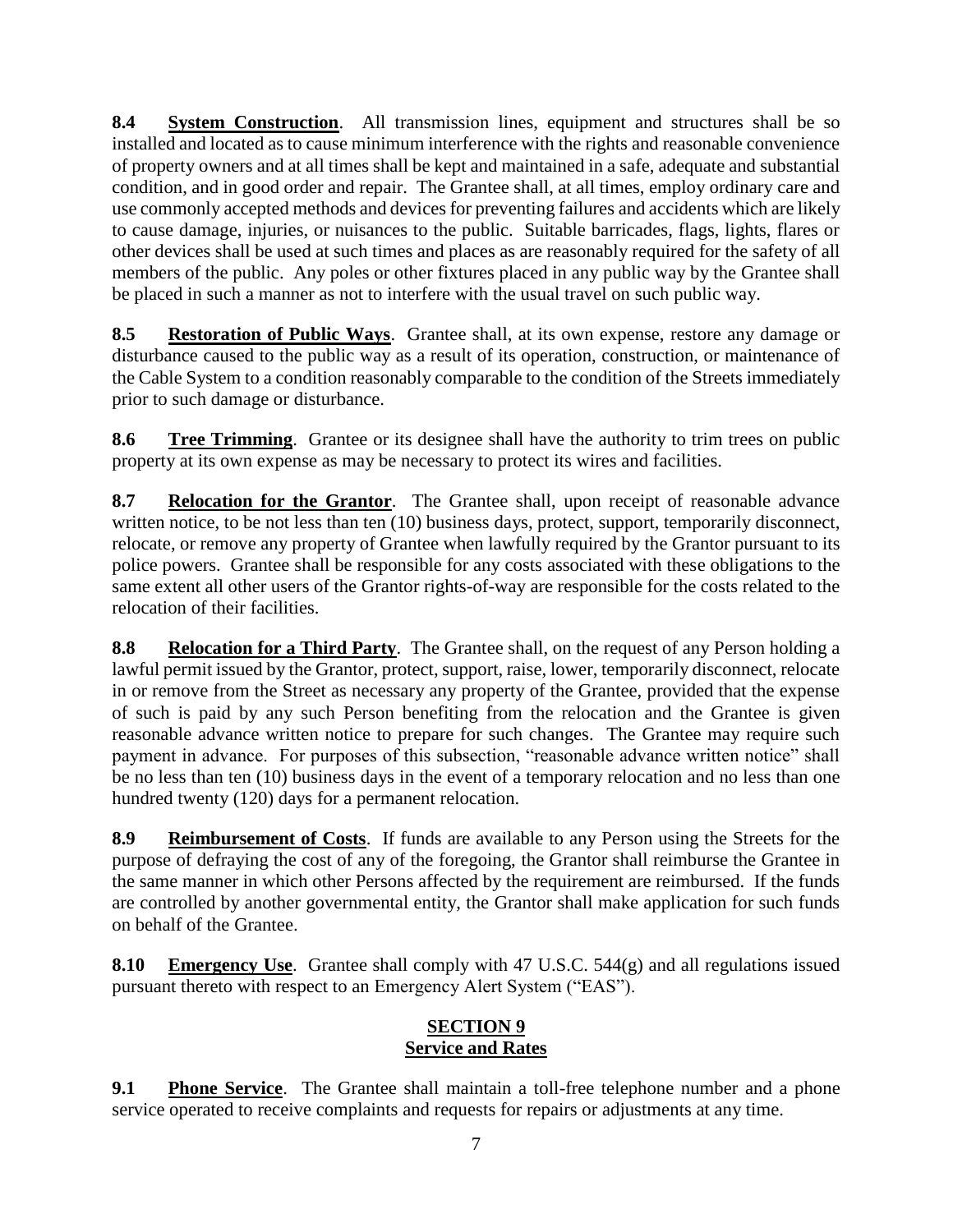**9.2 Notification of Service Procedures**. The Grantee shall furnish each Subscriber at the time service is installed, written instructions that clearly set forth information concerning the procedures for making inquiries or complaints, including the Grantee's name, address and local telephone number. Grantee shall give the Grantor notice of any changes in rates, programming services or Channel positions in accordance with applicable law.

**9.3 Rate Regulation**. The rates and charges for Cable Service provided pursuant to this Franchise shall be subject to regulation in accordance with federal law. If and when exercising rate regulation, the Grantor shall abide by the terms and conditions set forth by the FCC. Nothing herein shall be construed to limit the Grantee's ability to offer or provide bulk rate discounts or promotions.

**9.4 Continuity of Service**. It shall be the right of all Subscribers to continue receiving Cable Service insofar as their financial and other obligations to the Grantee are honored, and subject to Grantee's rights under Section 15.2 of this Franchise.

# **SECTION 10 Franchise Fee**

**10.1 Amount of Fee**. Grantee shall pay to the Grantor an annual franchise fee in an amount equal *to five percent (5%)* of the annual Gross Revenue. Franchise fees may be passed through to Subscribers as a line item on Subscriber bills or otherwise as Grantee chooses, consistent with federal law. The amount of franchise fee and the method of calculation shall be equal when compared to the amount or method of calculation of the franchise fee in any other cable franchise or authorization to provide video service granted by Grantor. In the event any other cable franchise or authorization to provide video service provides for a lesser franchise fee than this Franchise, Grantee's obligation to pay a franchise fee under this Section 10.1 shall be reduced by an equivalent amount.

**10.2 Payment of Fee**. Payment of the fee due the Grantor shall be made on a *quarterly* basis, within forty-five (45) days of the close of each *calendar quarter* and transmitted by electronic funds transfer to a bank account designated by Grantor. The payment period and the collection of the franchise fees that are to be paid to the Grantor pursuant to the Franchise shall commence sixty (60) days after the Effective Date of the Franchise as set forth in Section 15.13. In the event of a dispute, the Grantor, if it so requests, shall be furnished a statement of said payment, reflecting the Gross Revenues and the applicable charges. If any undisputed Franchise payment or recomputed payment is not made on or before the dates specified herein, Grantee shall pay an interest charge, computed from the last day of the fiscal year in which payment was due, at the annual rate of one (1%) percent over the prime interest rate.

**10.3 Accord and Satisfaction**. No acceptance of any payment by the Grantor shall be construed as a release or as an accord and satisfaction of any claim the Grantor may have for additional sums payable as a franchise fee under this Franchise.

**10.4 Limitation on Recovery**. The period of limitation for recovery of any franchise fee payable hereunder shall be six (6) years from the date on which payment by the Grantee was due.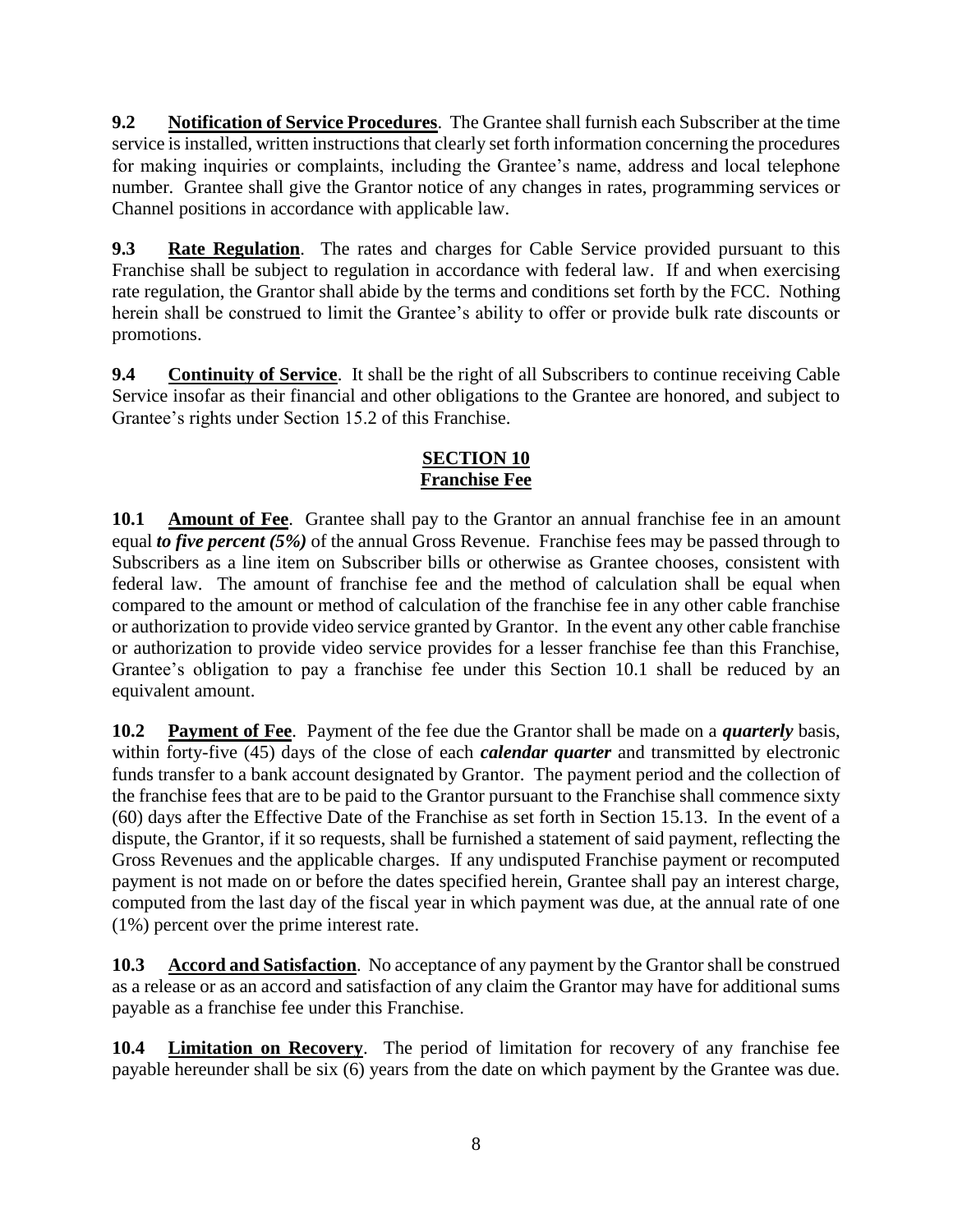#### **SECTION 11 Transfer of Franchise**

**11.1 Franchise Transfer**. Grantee shall provide at least sixty days' notice to Grantor prior to completion of a transaction that results in the sale, transfer, or assignment of the Franchise. The Franchise granted hereunder shall not be assigned, other than by operation of law or to an entity controlling, controlled by, or under common control with the Grantee, without the prior consent of the Grantor, such consent not to be unreasonably withheld or delayed. No such consent shall be required, however, for a transfer in trust, by mortgage, by other hypothecation, or by assignment of any rights, title, or interest of the Grantee in the Franchise or Cable System to secure indebtedness. Within thirty (30) days of receiving a request for review covered by this Section, the Grantor shall notify the Grantee in writing of any additional information it reasonably requires to determine the legal, financial and technical qualifications of the transferee. If the Grantor has not taken action on the Grantee's request for transfer within one hundred twenty (120) days after receiving such request, consent by the Grantor shall be deemed given.

## **SECTION 12 Records**

**12.1 Inspection of Records**. Grantee shall permit any duly authorized representative of the Grantor, upon receipt of advance written notice, to examine during normal business hours and on a non-disruptive basis any and all of Grantee's records pertaining to Grantee's provision of Cable Service in the Franchise Area maintained by Grantee as is reasonably necessary to ensure Grantee's compliance with the material terms of the Franchise. Such notice shall specifically reference the subsection of the Franchise that is under review so that the Grantee may organize the necessary books and records for easy access by the Grantor. The Grantee shall not be required to maintain any books and records for Franchise compliance purposes longer than three (3) years, except for books and records showing the calculation of Gross Revenues and payment of Franchise Fees, which shall be kept for six (6) years. The Grantee shall not be required to provide Subscriber information in violation of Section 631 of the Cable Act. The Grantor agrees to treat as confidential any books, records or maps that constitute proprietary or confidential information to the extent Grantee makes the Grantor aware of such confidentiality. If the Grantor believes it must release any such confidential books or records in the course of enforcing this Franchise, or for any other reason, it shall advise Grantee in advance so that Grantee may take appropriate steps to protect its interests. Until otherwise ordered by a court or agency of competent jurisdiction, the Grantor agrees that, to the extent permitted by State and federal law, it shall deny access to any of Grantee's books and records marked confidential, as set forth above, to any Person.

### **SECTION 13 Public Education and Government (PEG) Access**

**13.1 PEG Access**. Grantee shall make available channel capacity for non-commercial, video programming for public, educational and governmental ("PEG") access use in accordance with Section 895.4 of the NYPSC regulations and will comply with the minimum standards set forth therein. Such PEG channel capacity may be shared with other localities served by Grantee's cable system, and Grantor hereby authorizes Grantee to transmit PEG access programming authorized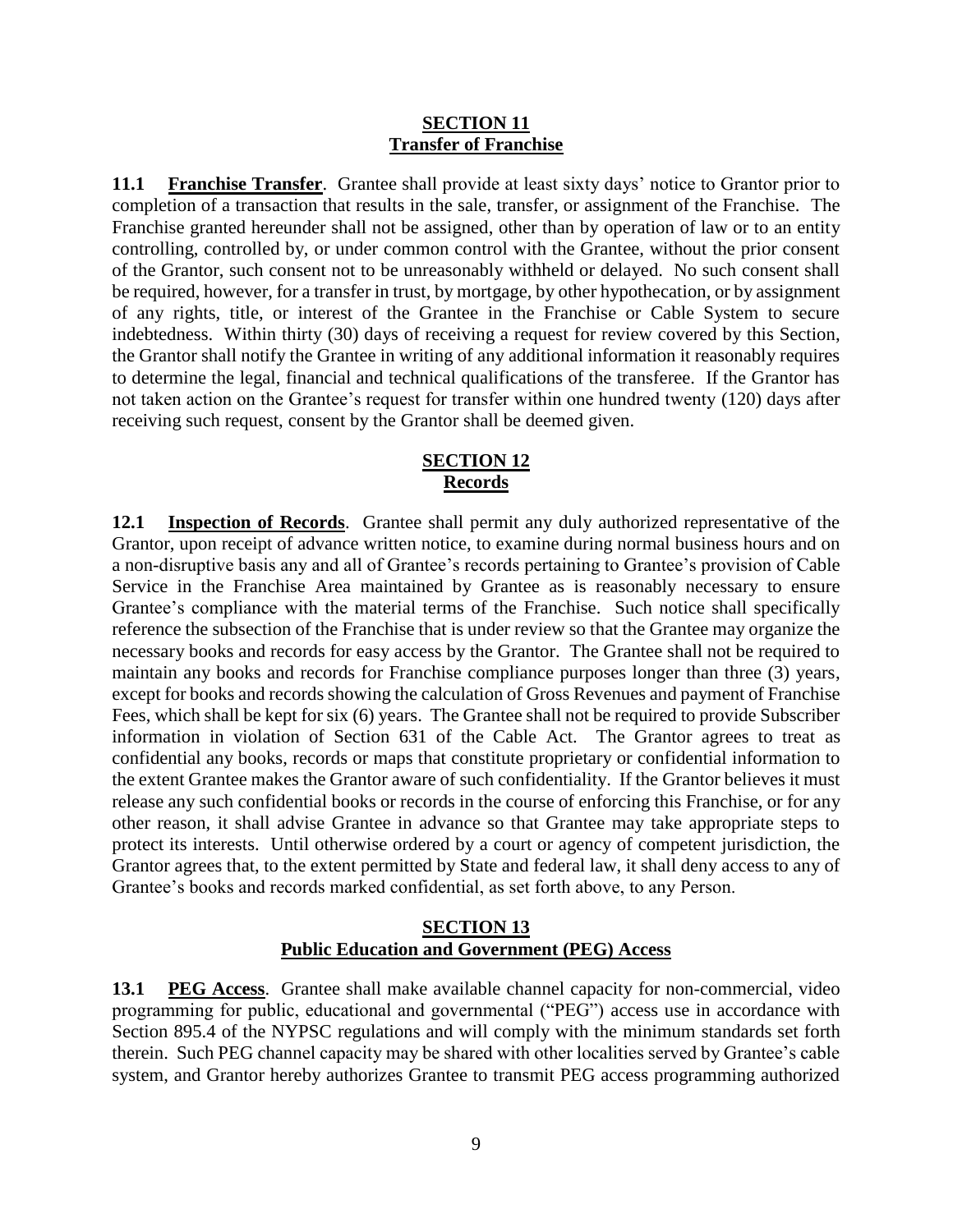herein to such other localities. The tier of service on which such PEG channel(s) may be placed shall be determined by Grantee in accordance with applicable law.

### **SECTION 14 Enforcement or Revocation**

**14.1 Notice of Violation**. If the Grantor believes that the Grantee has not complied with the terms of the Franchise, the Grantor shall first informally discuss the matter with Grantee. If these discussions do not lead to resolution of the problem, the Grantor shall notify the Grantee in writing of the exact nature of the alleged noncompliance (the "Violation Notice").

**14.2 Grantee's Right to Cure or Respond**. The Grantee shall have thirty (30) days from receipt of the Violation Notice to (i) respond to the Grantor, contesting the assertion of noncompliance, or (ii) to cure such default, or (iii) if, by the nature of default, such default cannot be cured within the thirty (30) day period, initiate reasonable steps to remedy such default and notify the Grantor of the steps being taken and the projected date that they will be completed.

**14.3 Public Hearing**. If the Grantee fails to respond to the Violation Notice received from the Grantor, or if the default is not remedied within the cure period set forth above, the Board shall schedule a public hearing if it intends to continue its investigation into the default. The Grantor shall provide the Grantee at least twenty (20) days prior written notice of such hearing, which specifies the time, place and purpose of such hearing, notice of which shall be published by the Clerk of the Grantor in a newspaper of general circulation within the Grantor in accordance with subsection 15.8 hereof. At the hearing, the Board shall give the Grantee an opportunity to state its position on the matter, present evidence and question witnesses, after which it shall determine whether or not the Franchise shall be revoked. The public hearing shall be on the record and a written transcript shall be made available to the Grantee within ten (10) business days. The decision of the Board shall be made in writing and shall be delivered to the Grantee. The Grantee may appeal such determination to an appropriate court, which shall have the power to review the decision of the Board *de novo*. The Grantee may continue to operate the Cable System until all legal appeals procedures have been exhausted.

**14.4 Enforcement**. Subject to applicable federal and State law, in the event the Grantor, after the hearing set forth in subsection 14.3 above, determines that the Grantee is in default of any provision of the Franchise, the Grantor may:

- A. Seek specific performance of any provision, which reasonably lends itself to such remedy, as an alternative to damages; or
- B. Commence an action at law for monetary damages or seek other equitable relief; or
- C. In the case of a substantial default of a material provision of the Franchise, seek to revoke the Franchise itself in accordance with subsection 14.5 below.

### **14.5 Revocation**.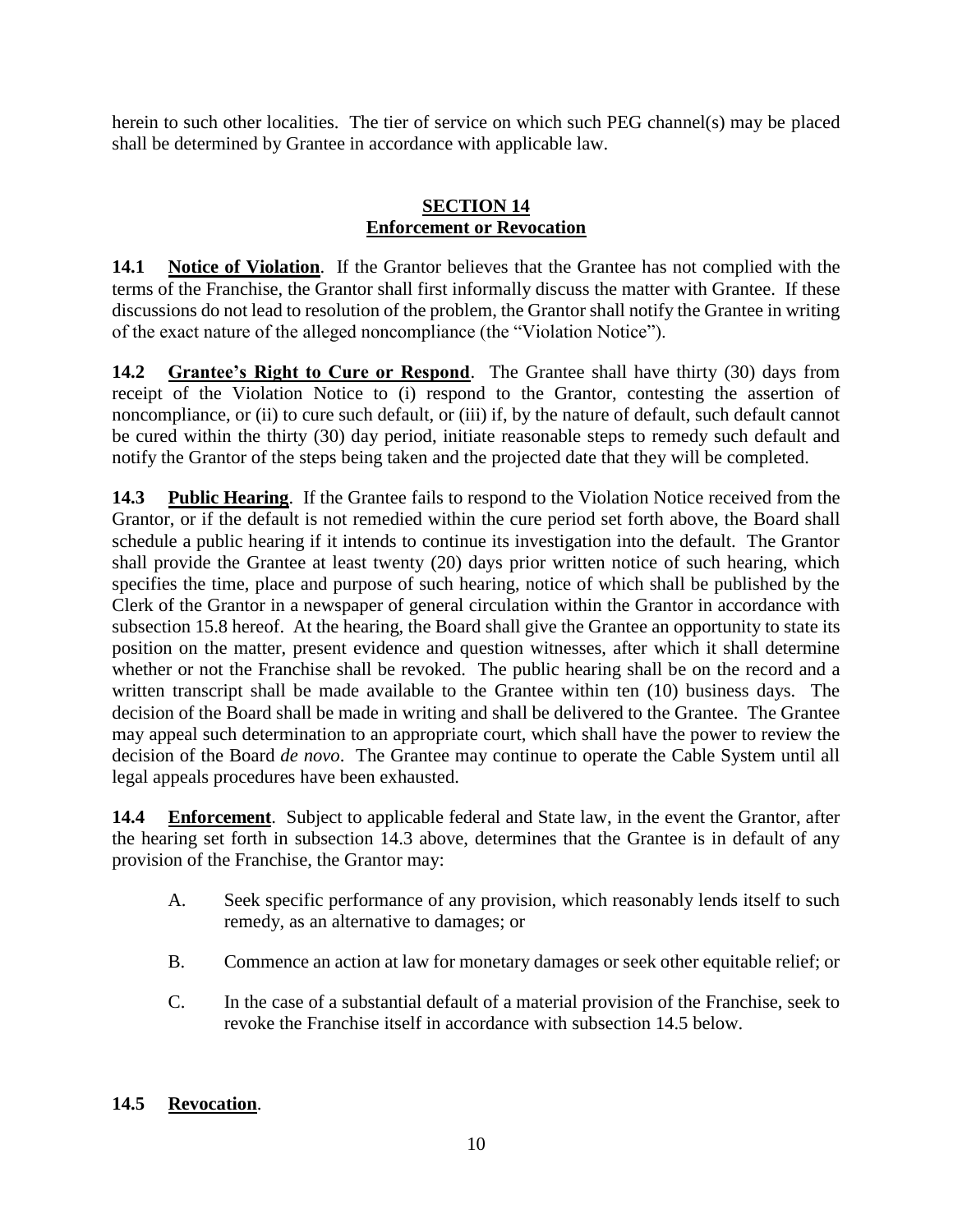- A. Prior to revocation or termination of the Franchise, the Grantor shall give written notice to the Grantee of its intent to revoke the Franchise on the basis of a pattern of noncompliance by the Grantee, including one or more instances of substantial noncompliance with a material provision of the Franchise. The notice shall set forth the exact nature of the noncompliance. The Grantee shall have sixty (60) days from such notice to either object in writing and to state its reasons for such objection and provide any explanation or to cure the alleged noncompliance. If the Grantor has not received a satisfactory response from Grantee, it may then seek to revoke the Franchise at a public hearing. The Grantee shall be given at least thirty (30) days prior written notice of such public hearing, specifying the time and place of such hearing and stating its intent to revoke the Franchise. The public hearing shall be conducted in accordance with the requirements of Section 14.3 above.
- B. Notwithstanding the above provisions, the Grantee reserves all of its rights under federal law or regulation.
- C. Upon revocation of the Franchise, Grantee may remove the Cable System from the Streets of the Grantor, or abandon the Cable System in place.

### **SECTION 15 Miscellaneous Provisions**

**15.1 Compliance with Laws.** Grantor and Grantee shall conform to all applicable state and federal laws and rules regarding cable television as they become effective. Grantee shall also conform with all generally applicable Grantor ordinances, resolutions, rules and regulations heretofore or hereafter adopted or established during the entire term of the Franchise. In the event of a conflict between Grantor ordinances, resolutions, rules or regulations and the provisions of this Franchise, the provisions of this Franchise shall govern.

**15.1.1 Employment Practices**. Grantee will not refuse to hire, nor will it bar or discharge from employment, nor discriminate against any person in compensation or in terms, conditions, or privileges of employment because of age, race, creed, color, national origin, or sex.

**15.2 Force Majeure**. The Grantee shall not be held in default under, or in noncompliance with the provisions of the Franchise, nor suffer any enforcement or penalty relating to noncompliance or default, where such noncompliance or alleged defaults occurred or were caused by circumstances reasonably beyond the ability of the Grantee to anticipate and control. This provision includes, but is not limited to, severe or unusual weather conditions, fire, flood, or other acts of God, strikes, work delays caused by failure of utility providers to service, maintain or monitor their utility poles to which Grantee's Cable System is attached, as well as unavailability of materials and/or qualified labor to perform the work necessary.

**15.3 Minor Violations**. Furthermore, the parties hereby agree that it is not the Grantor's intention to subject the Grantee to forfeitures or revocation of the Franchise for violations of the Franchise where the violation was a good faith error that resulted in no or minimal negative impact on the Subscribers within the Franchise Area, or where strict performance would result in practical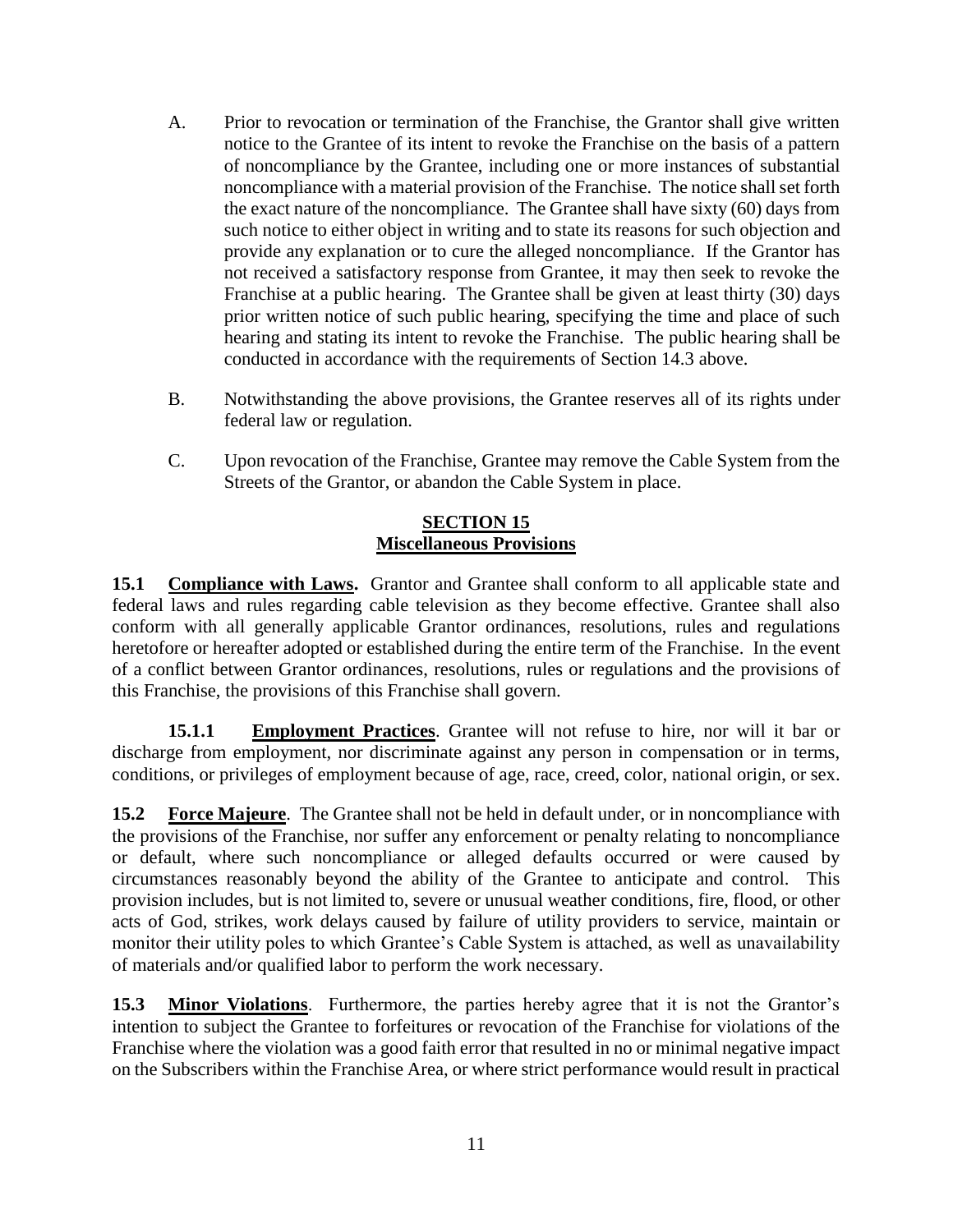difficulties or hardship to the Grantee which outweighs the benefit to be derived by the Grantor and/or Subscribers.

**15.4 Action of Parties**. In any action by the Grantor or the Grantee that is mandated or permitted under the terms hereof, such party shall act in a reasonable, expeditious and timely manner. Furthermore, in any instance where approval or consent is required under the terms hereof, such approval or consent shall not be unreasonably withheld.

**15.5 Equal Protection**. If any other provider of cable services or video services (without regard to the technology used to deliver such services) is lawfully authorized by the Grantor or by any other State or federal governmental entity to provide such services using facilities located wholly or partly in the public rights-of-way of the Grantor, the Grantor shall ensure that the terms applicable to such other provider are no more favorable or less burdensome than those applicable to Grantee. If the authorization applicable to such other provider contains franchise fee, PEG, free service, right-of-way, or other terms imposing monetary or regulatory burdens that are less costly or less burdensome than the corresponding obligations imposed upon Grantee, Grantor shall, within thirty (30) days of a written request from Grantee, modify this Franchise to ensure that the corresponding obligations applicable to Grantee are no more costly or burdensome than those imposed on the new competing provider. If the Grantor fails to make modifications consistent with this requirement, Grantee agrees not to enforce such corresponding obligations in this Franchise beyond the requirements imposed by the less costly or less burdensome obligations in such competing provider's authorization. As an alternative to the equal protection procedures set forth herein, the Grantee shall have the right and may choose to have this Franchise with the Grantor be deemed expired thirty (30) days after written notice to the Grantor. Nothing in this Franchise shall impair the right of the Grantee to terminate this Franchise and, at Grantee's option, negotiate a renewal or replacement franchise, license, consent, certificate or other authorization with any appropriate government entity. Nothing in this Section 15.5 shall be deemed a waiver of any remedies available to Grantee under federal, state or municipal law, including but not limited to Section 625 of the Cable Act, 47 U.S.C. § 545.

**15.6 Change in Law.** Notwithstanding any other provision in this Franchise, in the event any change to state or federal law occurring during the term of this Franchise eliminates the requirement for any person desiring to provide video service or Cable Service in the Franchise Area to obtain a franchise from the Grantor, then Grantee shall have the right to terminate this Franchise and operate the Cable System under the terms and conditions established in applicable law. If Grantee chooses to terminate this Franchise pursuant to this provision, this Franchise shall be deemed to have expired by its terms on the effective date of any such change in law, whether or not such law allows existing franchise agreements to continue until the date of expiration provided in any existing franchise.

**15.7 Notices**. Unless otherwise provided by federal, State or local law, all notices pursuant to this Franchise shall be in writing and shall be deemed to be sufficiently given upon delivery to a Person at the address set forth below, or by U.S. certified mail, return receipt requested, nationally or internationally recognized courier service such as Federal Express or electronic mail communication to the designated electronic mail address provided below. As set forth above, notice served upon the Grantor shall be delivered or sent to: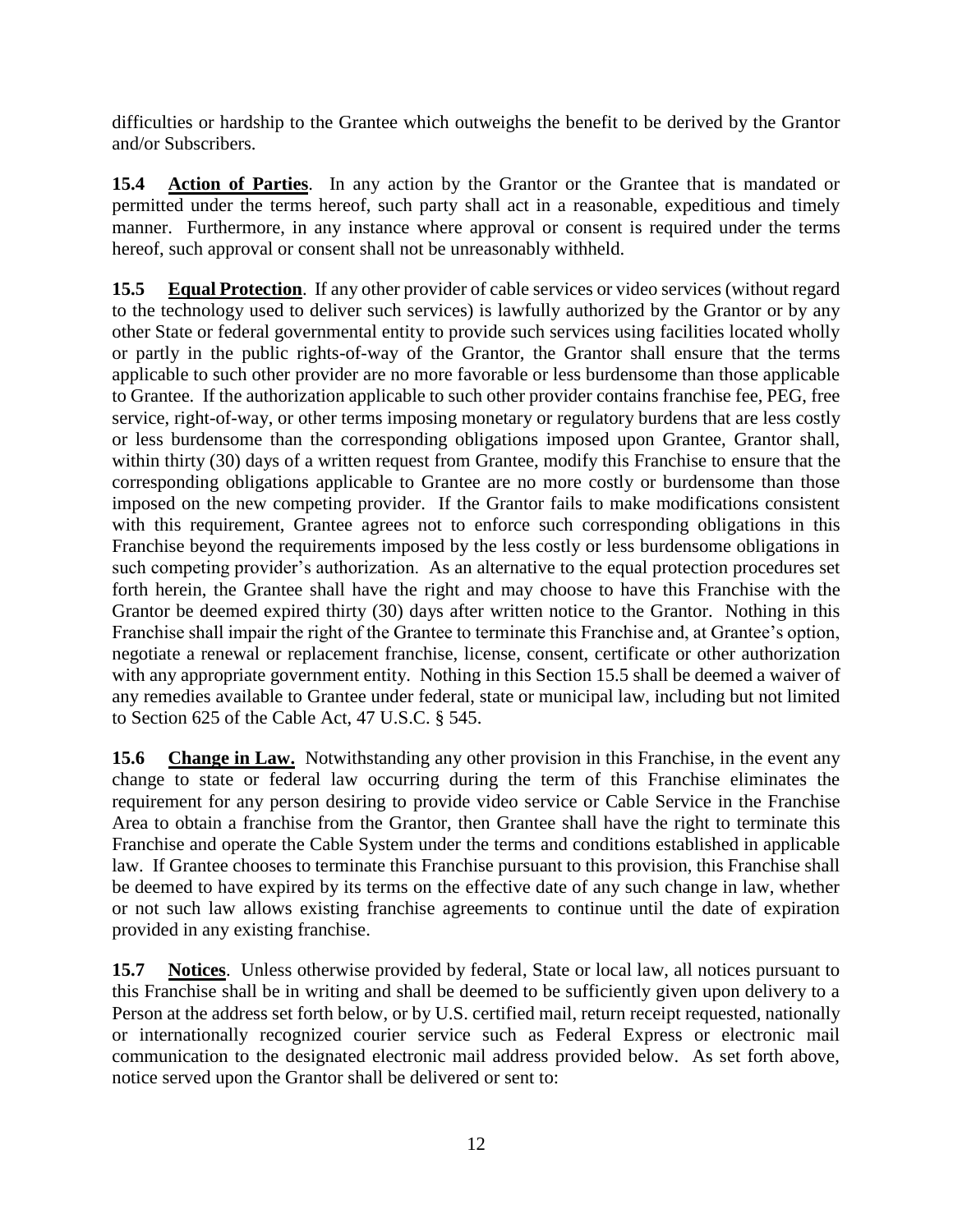| Grantor: | Melissa Hartman                          |
|----------|------------------------------------------|
|          | <b>Town Supervisor</b>                   |
|          | <b>Eden Town Hall</b>                    |
|          | 2795 East Church St.                     |
|          | Eden, NY 14057                           |
| Email:   | mhartman@edenny.gov                      |
| Grantee: | Mark Meyerhofer                          |
|          | Director, Government Affairs             |
|          | <b>Charter Communications</b>            |
|          | 355 Chicago St.                          |
|          | Buffalo, NY 14204                        |
| Email:   | mark.meyerhofer@charter.com              |
| Copy to: | <b>Charter Communications</b>            |
|          | Attn: Vice President, Government Affairs |
|          | 601 Massachusetts Ave NW, Suite 400W     |
|          | Washington, DC 20001                     |
|          |                                          |

**15.8 Public Notice**. Minimum public notice of any public meeting relating to this Franchise or any such grant of additional franchises, licenses, consents, certificates, authorizations, or exemptions by the Grantor to any other Person(s) to provide Cable Services, video services, or other television services utilizing any system or technology requiring use of the public rights of way shall be by publication at least once in a newspaper of general circulation in the area at least ten (10) days prior to the meeting and a posting at the administrative buildings of the Grantor.

**15.8.1** Grantor shall provide written notice to Grantee within reasonable time of Grantor's receipt from any other Person(s) of an application or request for a franchise(s), license(s), consent(s), certificate(s), authorization(s), or exemption(s) to provide Cable Services, video services, or other television services utilizing any system or technology requiring use of the public rights of way. Any public hearings to consider such application or request shall have the same notice requirement as outlined in Paragraph 15.8 above.

**15.9 Severability**. If any section, subsection, sentence, clause, phrase, or portion of this Franchise is, for any reason, held invalid or unconstitutional by any court of competent jurisdiction, such portion shall be deemed a separate, distinct and independent provision and such holding shall not affect the validity of the remaining portions of this Franchise.

**15.10 Entire Agreement**. This Franchise and any Exhibits hereto constitute the entire agreement between Grantee and the Grantor and they supersede all prior or contemporaneous agreements, representations or understandings (whether written or oral) of the parties regarding the subject matter hereof.

**15.11 Administration of Franchise**. The Board, or such other person as may be designated and supervised by the Board, is responsible for the continuing administration of the Franchise. This Franchise is a contract and neither party may take any unilateral action that materially changes the mutual promises and covenants contained herein. Any changes, modifications or amendments to